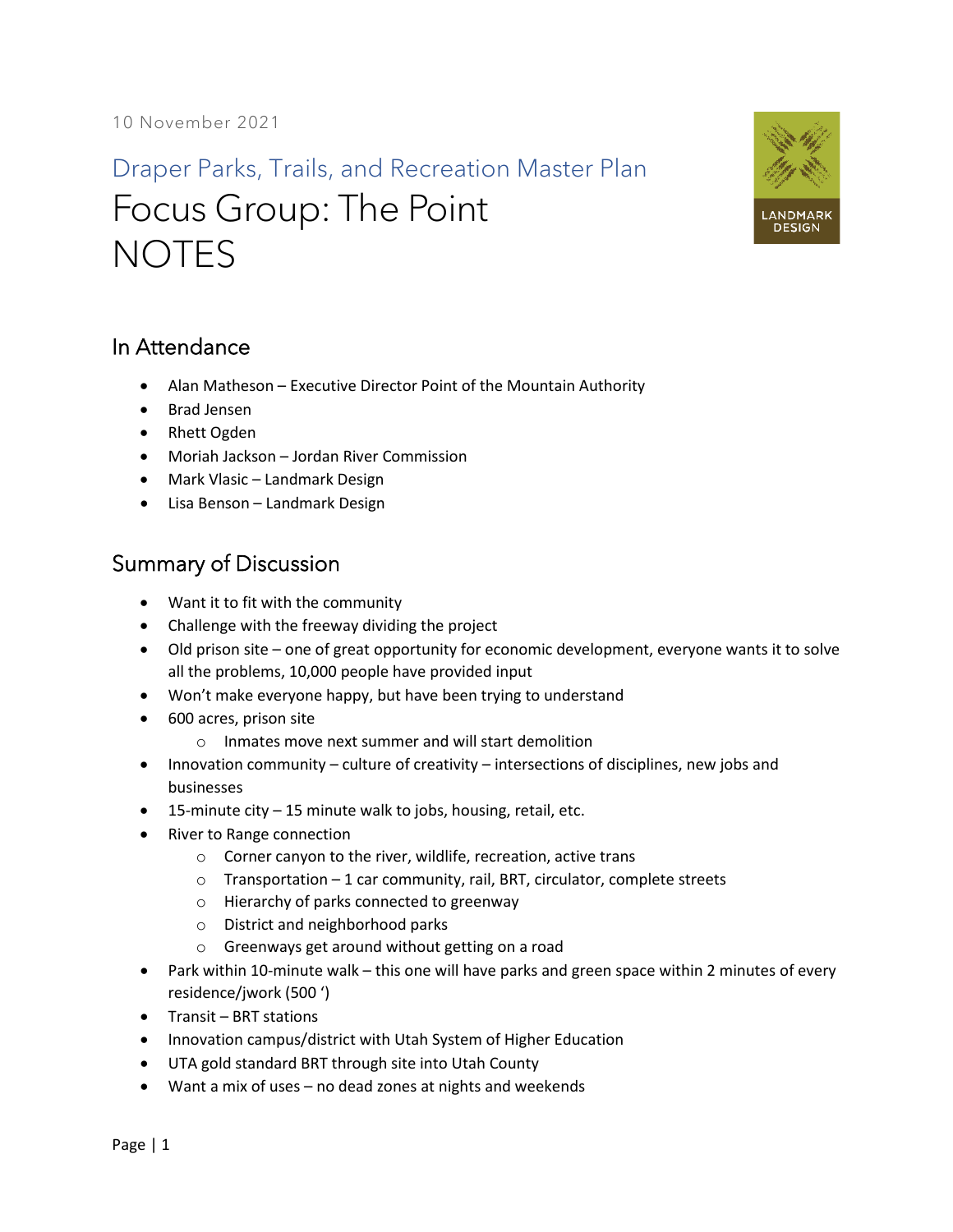- Office/comm on east, res west, mixed use in the middle
- Parks
	- o 2 minutes/500'
	- o LID stormwater management
	- o Habitat more naturally landscape
	- o Active and transportation
	- o Gathering places with plazas, etc.
	- o Active transportation corridors, circulators
	- o River to Range Trail
		- Central park near greater densities/active areas
		- **Pedestrian Priority Zone in center**
	- o Ecology framework to connect habitat
	- o Robust trail system including perimeter around whole site
	- o Crossings (vehicle crossings with trails)
		- I-15 and Bangerter working with UDOT and UTA
		- **13800 and South Fork Drive connections**
		- Extending 200 west to the north
		- Maybe joint crossing for transit and complete streets, but grade change is significant – will have to have separate ramps to meet ADA requirements
	- o One-way couplets in town
	- o Parks planning detail is coming soon
		- City wants some city parks in The Point but doesn't want to maintain greenways
		- **Will have some form of association to manage those private spaces**
		- Natural (the Delta close to the River) to more developed at the east
		- Central Park large gathering places, park-side cafes, street performers, etc.,
		- Office Dist., courts pickleball
- Design Workshop is developing the park plans and doing design guidelines for the development
- Key time for collaboration
- Northwest Park
	- o Sports fields, softball, more programmed parks
- Total acres 608 acres
	- o 125 will be open space
- Current program  $-12,000 15,000$  residents, 35,000 to 40,000 jobs
- 4-5 story buildings most, some up to 12. Working with some developers that want to put in taller buildings, but don't want to change the traffic studies
- Could add more sports to transmission line area community gardens, ball fields, etc. Yes there is flexibility
- Residential green courts more like neighborhood/pocket parks
- Legislature and public have given many directives trying to find the sweet spot
- Park impact fees no decision made yet
	- $\circ$  Have at least 10 supplemental studies including sustainability and master association costs, looking at what fees would need to be to make it financially feasible
	- o Haven't had a specific discussion on impact fees
- May end up being a dual system on fees